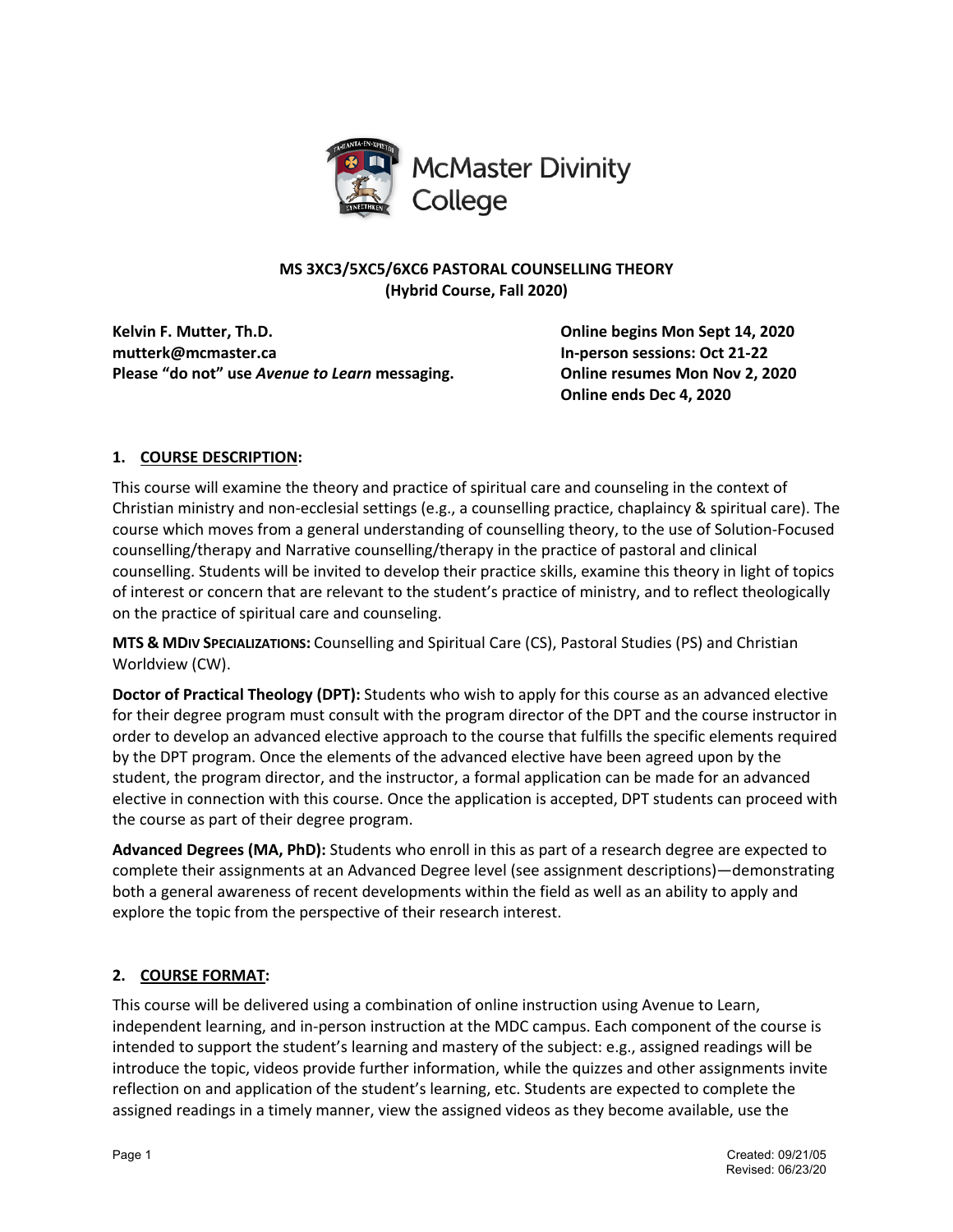quizzes as opportunities for learning, and contribute to the development of a collaborative learning community through their participation in online discussions.

## **3. LEARNING OBJECTIVES:**

## **NOTE***: Students are advised to read the objectives that are relevant for their program specialization***.**

## **3.1. Counselling and Spiritual Care (CS) Specialization**

*Note: These learning objectives are co-ordinated with the expected competencies for CASC/ACSS certified chaplains and pastoral counsellors and the College of Registered Psychotherapists of Ontario (CRPO).* 

Through required and optional reading, lectures, class discussion and exercises, and the completion of assignments, the student will work to achieve the following course objectives:

## *Knowing*

- To recognize and describe the basic helping skills for counseling.
- To learn a basic framework for short-term structured counseling.

#### *Being*

• To recognize personal and professional limits, including when to make referrals and consultations.

## *Doing*

- To demonstrate an ability to work within a counselling framework that is based upon established psychotherapeutic theory.
- To encounter a counsellee/client through dialogue, observation, and emotional understanding.
- To engage and focus on the counsellee's/client's experience.
- To hear the themes and concerns in the counsellee's/client's life by means of listening to their story.
- To integrate knowledge of psychotherapy into one's counselling practice.

# **3.2. Pastoral Studies (PS) Specialization**

Through required and optional reading, lectures, class discussion and exercises, and the completion of assignments, the student will work to achieve the following course objectives:

## *Knowing*

- To understand the role, resources, processes, and boundaries of counseling in the context of Christian ministry.
- To learn basic helping skills for counseling in the context of Christian ministry.
- To learn a basic framework for short-term structured counseling in the context of Christian ministry.
- To appreciate the healing potential of pastoral counseling as a ministry of the church.

## *Being*

- To be and become a responsible agent of hope, reconciliation and change in the lives of others.
- Through reflection on practice, to become self-aware of the student's potential strengths and shortcomings as a pastoral counsellor.
- To recognize personal and professional limits, including when to make referrals and consultations.

## *Doing*

- To develop basic helping skills through "hands on experience."
- To practice using a short-term counseling model through "hands on experience."
- To develop a personal framework for the work of counseling in the context of Christian ministry.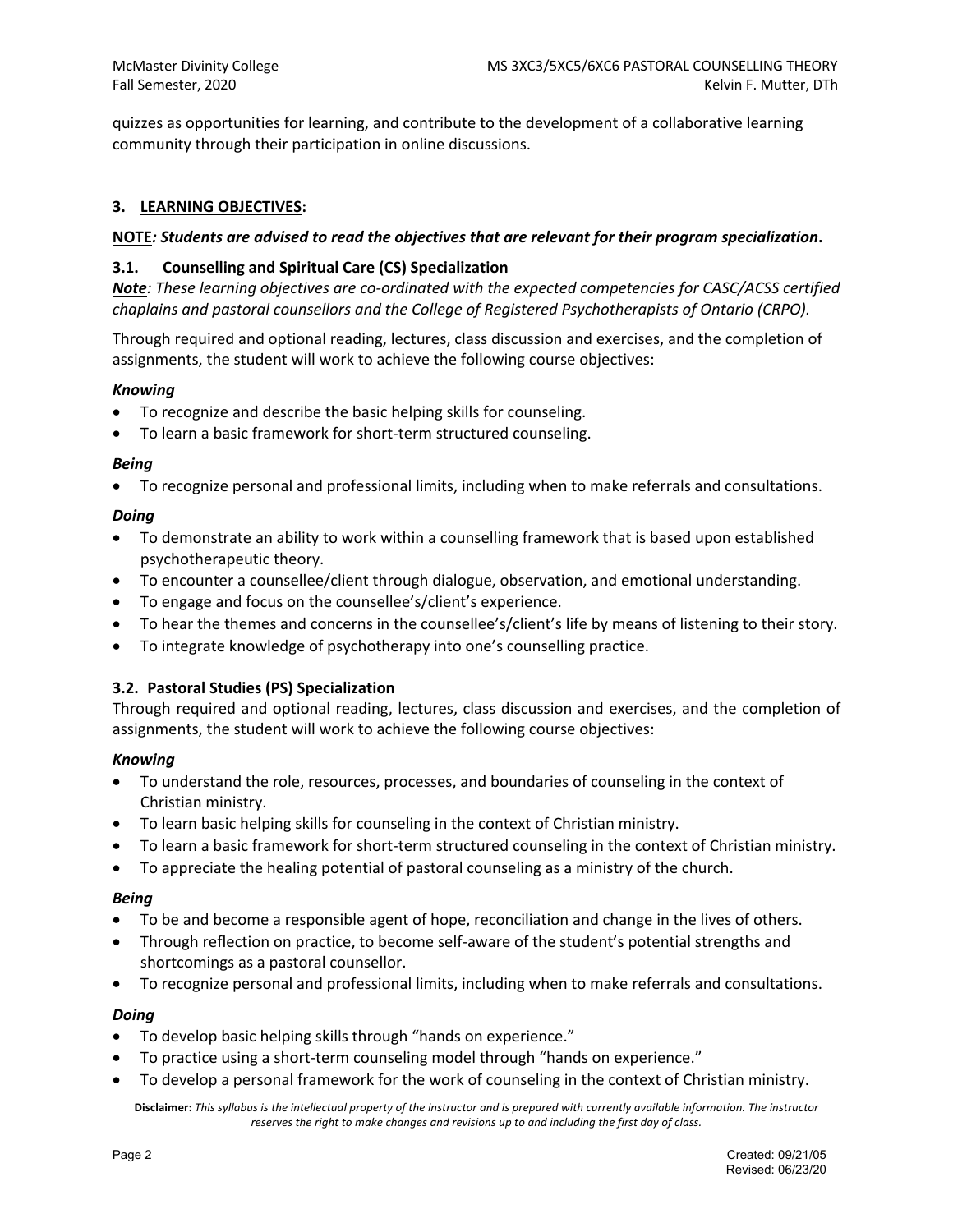# **3.3. Christian Worldview (CW) Specialization**

Through required and optional reading, lectures, class discussion and exercises, and the completion of assignments, the student will work to achieve the following course objectives:

# *Knowing*

- To understand the nature and components of a counselling theory.
- To learn basic helping skills for counseling in the context of Christian ministry.
- To learn a basic framework for short-term structured counseling in the context of Christian ministry.
- To appreciate the healing potential of pastoral counseling as a ministry of the church.

## *Being*

• To be and become a responsible agent of hope, reconciliation and change in the lives of others.

# *Doing*

- To develop basic helping skills through "hands on experience."
- To practice using a short-term counseling model through "hands on experience."
- To think critically about counselling theory, acknowledging the strengths as well as the shortcomings of the use of Narrative Therapy within Christian ministry.

# **3.4. Advanced & Research Degree Students (DPT, MA, PhD)**

Advanced & Research Degree students are encouraged to develop their own learning objectives. In addition to the learning objectives set by the student, it is anticipated that they will achieve the following objectives through required and optional reading, lectures, class discussion and exercises, and the completion of assignments.

**NOTE**: DPT students should refer to the Advanced Elective Template in preparing their learning objectives for this course.

# **Knowing**

- To understand the nature and components of a counselling theory.
- To develop an understanding of the values, assumptions, and methods of a cross-section of current pastoral counselling theory.

## *Being*

• To recognize personal and professional limits, including when to make referrals and consultations.

# *Doing*

• To think critically about counselling theory, acknowledging the strengths as well as the shortcomings of a cross-section of counselling theories used within Christian ministry.

# **4. COURSE TEXTS:**

All required textbooks are available from MDC's book service, READ On, located in the new Hurlburt Family Bookstore, located beside the Chapel entrance, opposite Cullen Hall at McMaster Divinity College. It will be opening September 8, 2020, **by appointment only,** due to COVID-19 safety measures. For advance purchase, you may contact READ On Bookstore, 5 International Blvd, Etobicoke, Ontario M9W 6H3 by phone 416.620.2934, fax 416.622.2308, or email books@readon.ca. Other book services may also carry the texts.

## **4.1.***Required Texts for MTS/MDiv students in the Counselling and Spiritual Care Specialization:*

Morgan, Alice. *What is Narrative Therapy?* Adelaide, AU: Dulwich Centre, 2000.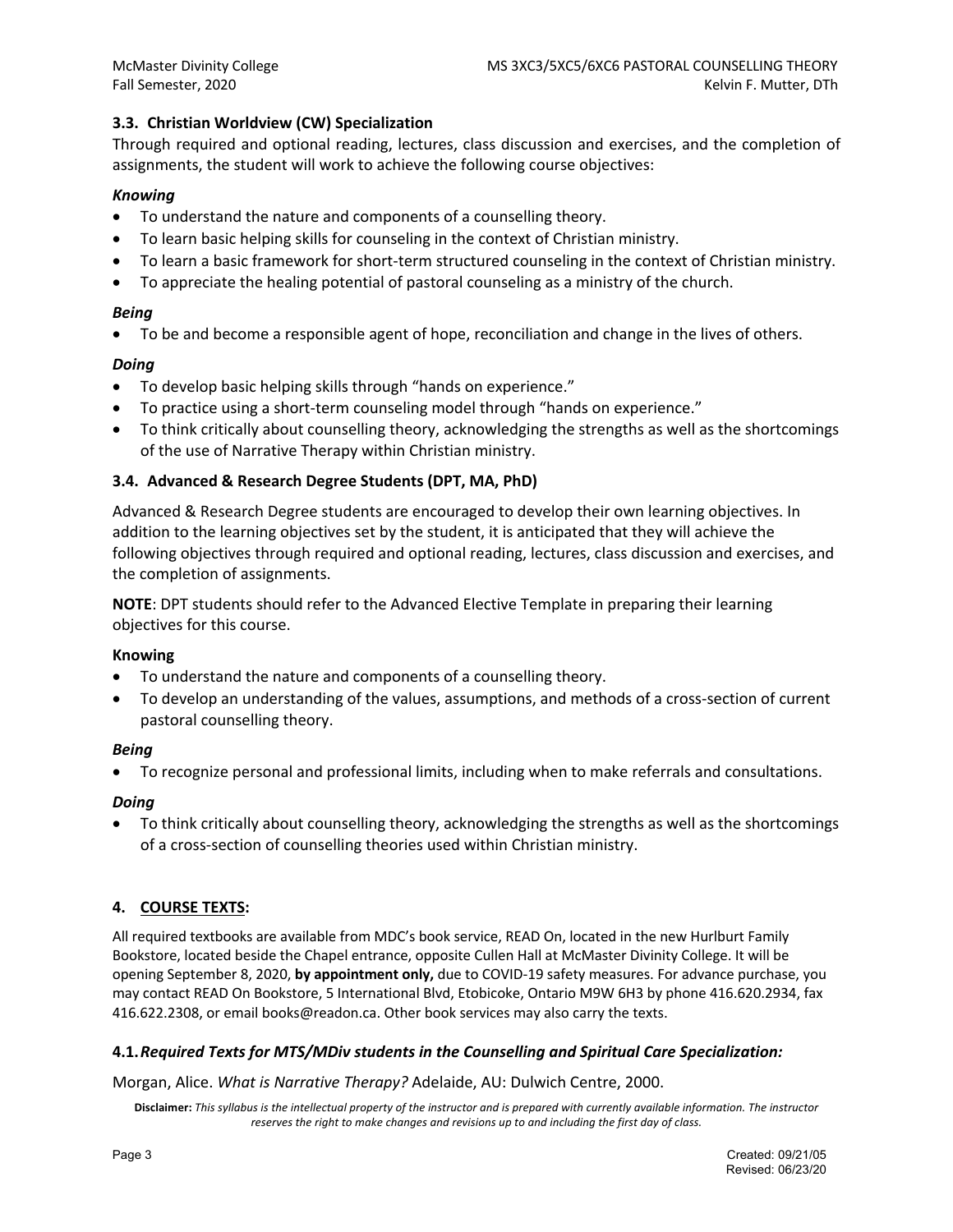Mutter, Kelvin F. *Course Notes: Theories of Pastoral Counselling* (available on Avenue to Learn)

Walter, John L., & Jane E. Peller. *Becoming Solution-Focused in Brief Therapy.* New York: Routledge, 2014.

## **4.2.** *Required Texts for MTS/MDiv students in the Pastoral Studies Specialization:*

- Kollar, Charles A. *Solution-Focused Pastoral Counseling*, second edition. Grand Rapids, MI: Zondervan, 2011.
- Mutter, Kelvin F. *Course Notes: Theories of Pastoral Counselling* (available on Avenue to Learn)

Scheib, Karen D. *Pastoral Care: Telling the Stories of Our Lives.* Nashville: Abingdon, 2016.

## **4.3.** *Required Texts for MTS/MDiv students in the Christian Worldview Specialization:*

Coyle, Suzanne M. *Uncovering Spiritual Narratives: Using Story in Pastoral Care and Ministry*. Fortress Press: Minneapolis, MN, 2014.

Mutter, Kelvin F. *Course Notes: Theories of Pastoral Counselling* (available on Avenue to Learn)

Kollar, Charles A. *Solution-Focused Pastoral Counseling*, second edition. Grand Rapids, MI: Zondervan, 2011.

Scheib, Karen D. *Pastoral Care: Telling the Stories of Our Lives.* Nashville: Abingdon, 2016.

## **4.4.***Required Texts for DPT/MA/PhD students:*

- Coyle, Suzanne M. *Uncovering Spiritual Narratives: Using Story in Pastoral Care and Ministry*. Fortress Press: Minneapolis, MN, 2014.
- Kollar, Charles A. *Solution-Focused Pastoral Counseling*, second edition. Grand Rapids, MI: Zondervan, 2011.

Morgan, Alice. *What is Narrative Therapy?* Adelaide, AU: Dulwich Centre, 2000.

Scheib, Karen D. *Pastoral Care: Telling the Stories of Our Lives.* Nashville: Abingdon, 2016.

Walter, John L., & Jane E. Peller. *Becoming Solution-Focused in Brief Therapy.* New York: Routledge, 2014.

## **5. INSTRUCTOR:**

*Biography:* Dr. Kelvin Mutter is an Associate Professor (part-time) at McMaster Divinity College, Dr. Mutter is a Registered Psychotherapist (CRPO); an AAMFT Clinical Fellow & Approved Supervisor; and, a Certified Pastoral Counsellor & Associate Teaching Supervisor (CASC/ACSS). Dr. Mutter's ministry and counseling experience includes both his current work with individuals who living with the effects of a major accident, twenty-four years as an individual, couple and family therapist, and over twelve years in pastoral leadership. Dr. Mutter is married and has three adult children.

# **6. COURSE SCHEDULE:**

**Disclaimer:** *This syllabus is the intellectual property of the instructor and is prepared with currently available information. The instructor reserves the right to make changes and revisions up to and including the first day of class.*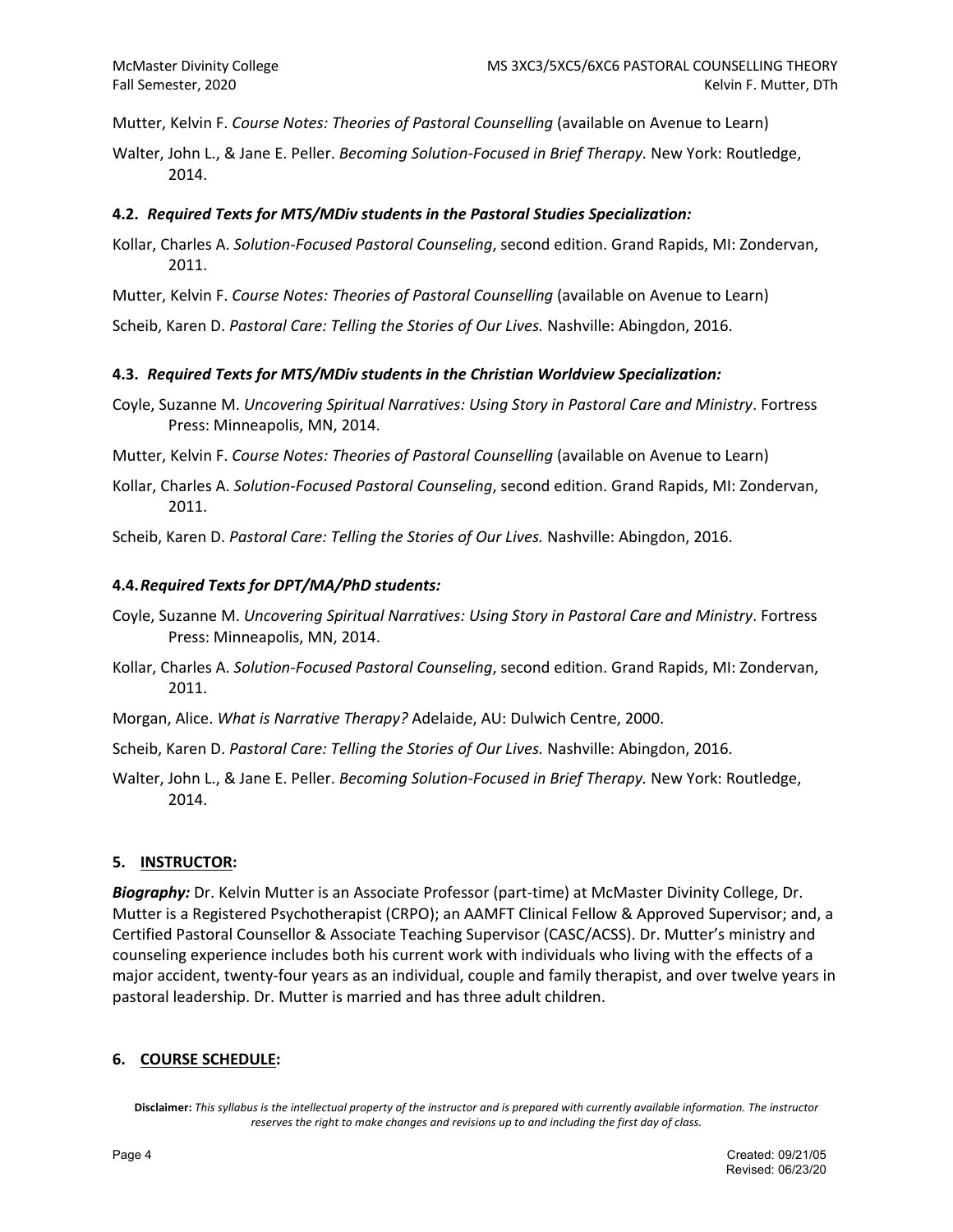Students are expected to complete the assigned readings on time, view the assigned videos as they become available, use the quizzes as opportunities for learning, contribute to the development of a collaborative learning community through their participation in online discussions.

| Week of                              | <b>Course Topic, Learning Activities, and Assignments</b>                                   |  |  |  |  |  |
|--------------------------------------|---------------------------------------------------------------------------------------------|--|--|--|--|--|
| <b>Online Instruction</b>            |                                                                                             |  |  |  |  |  |
| Sept 14-19, 2020                     | <b>Online Lecture: Introductory Matters (view online video)</b>                             |  |  |  |  |  |
|                                      | Online Lecture: Characteristics of a Pastoral Counselling Theory (view online video)        |  |  |  |  |  |
| Sept 21-26, 2020                     | Online Lecture: Foundational Skills for (Pastoral) Counselling (view online video)          |  |  |  |  |  |
|                                      | Required Reading: (All) Mutter Course Notes: Resource #2                                    |  |  |  |  |  |
|                                      | Assignments: (MTS & MDiv) Online Quiz #1; (All) Discussion Forum #1                         |  |  |  |  |  |
| Sept 28-Oct 3,                       | Online Lecture: Solution-Focused Counselling I: Frameworks and Skills for the First Session |  |  |  |  |  |
| 2020                                 | (view online video)                                                                         |  |  |  |  |  |
|                                      | Required Reading: (All) Mutter Course Notes: Resource #5; (CS) Walter & Peller chs. 1-3;    |  |  |  |  |  |
|                                      | (PS & CW) Kollar chs. 7-9                                                                   |  |  |  |  |  |
|                                      | Assignments: (MTS & MDiv) Online Quiz #2; (All) Discussion Forum #2.                        |  |  |  |  |  |
|                                      | Advanced & Research Degree Students: Proposed list of sources for Annotated                 |  |  |  |  |  |
|                                      | Bibliography                                                                                |  |  |  |  |  |
| Oct 5-10, 2020                       | Online Lecture: Solution-Focused Counselling II: Frameworks and Skills for Engaging the     |  |  |  |  |  |
|                                      | Counsellee (view online video)                                                              |  |  |  |  |  |
|                                      | Required Reading: (All) Mutter Course Notes: Resource #6; (CS) Walter & Peller chs. 6-7;    |  |  |  |  |  |
|                                      | (PS & CW) Kollar chs. 10, 15                                                                |  |  |  |  |  |
|                                      | Assignments: (MTS & MDiv) Online Quiz #3; (All) Discussion Forum #3                         |  |  |  |  |  |
|                                      | Assessment in (Pastoral) Counselling (view online video)                                    |  |  |  |  |  |
| Oct 12-17                            | Required Reading: (All) Mutter Course Notes: Resource #7                                    |  |  |  |  |  |
|                                      | Assignments: (MTS & MDiv) Online Quiz #4; (All) Discussion Forum #4                         |  |  |  |  |  |
| <b>HYBRID WEEKS: Oct 19 to Nov 7</b> |                                                                                             |  |  |  |  |  |
| Oct 19-24, 2020                      | <b>No Instructional Activities</b>                                                          |  |  |  |  |  |
| Oct 30, 2020 (pm)                    | Lecture & Discussion: Solution-Focused Counselling III: Skills and Methods for Setting      |  |  |  |  |  |
|                                      | Goals (1:30 to 3:30 pm)                                                                     |  |  |  |  |  |
|                                      | Course Resource: Mutter Course Notes: Resource #7                                           |  |  |  |  |  |
|                                      | Required Reading: (CS) Walter & Peller chs. 4-5; (PS & CW) Kollar ch. 11                    |  |  |  |  |  |
|                                      | Practice Counselling Lab (3:30 to 5:30 pm, includes debriefing discussion)                  |  |  |  |  |  |
| Oct 30, 2020 (am)                    | Lecture & Discussion: Understanding and Motivating Change: Theory, Skills and Methods.      |  |  |  |  |  |
|                                      | (9:00 to 11:00 pm)                                                                          |  |  |  |  |  |
|                                      | Course Resource: Mutter Course Notes: Resource #4                                           |  |  |  |  |  |
|                                      | Lecture & Discussion: Use of Spiritual / Religious Interventions (11:00 am to 1:00 pm)      |  |  |  |  |  |
|                                      | Course Resource: (All) Mutter Course Notes: Resource #3;                                    |  |  |  |  |  |
| Oct 31, 2020 (pm)                    | Lecture & Discussion: Solution-Focused Counselling IV: Supporting Change (1:30 to 3:30      |  |  |  |  |  |
|                                      | pm)                                                                                         |  |  |  |  |  |
|                                      | Course Resource: Mutter Course Notes: Resource #8                                           |  |  |  |  |  |
|                                      | Required Reading: (CS) Walter & Peller chs. 8-9; (PS & CW) Kollar chs. 12-13                |  |  |  |  |  |
|                                      | Practice Counselling Lab (3:30 to 5:30 pm, includes debriefing discussion)                  |  |  |  |  |  |
| Nov 2-7, 2020                        | <b>No Instructional Activities</b>                                                          |  |  |  |  |  |
| <b>Online Instruction</b>            |                                                                                             |  |  |  |  |  |
| Nov 9-14, 2020                       | Online Lecture: Client Stories and the Story of Hope: Framework, and Basic Skills (view     |  |  |  |  |  |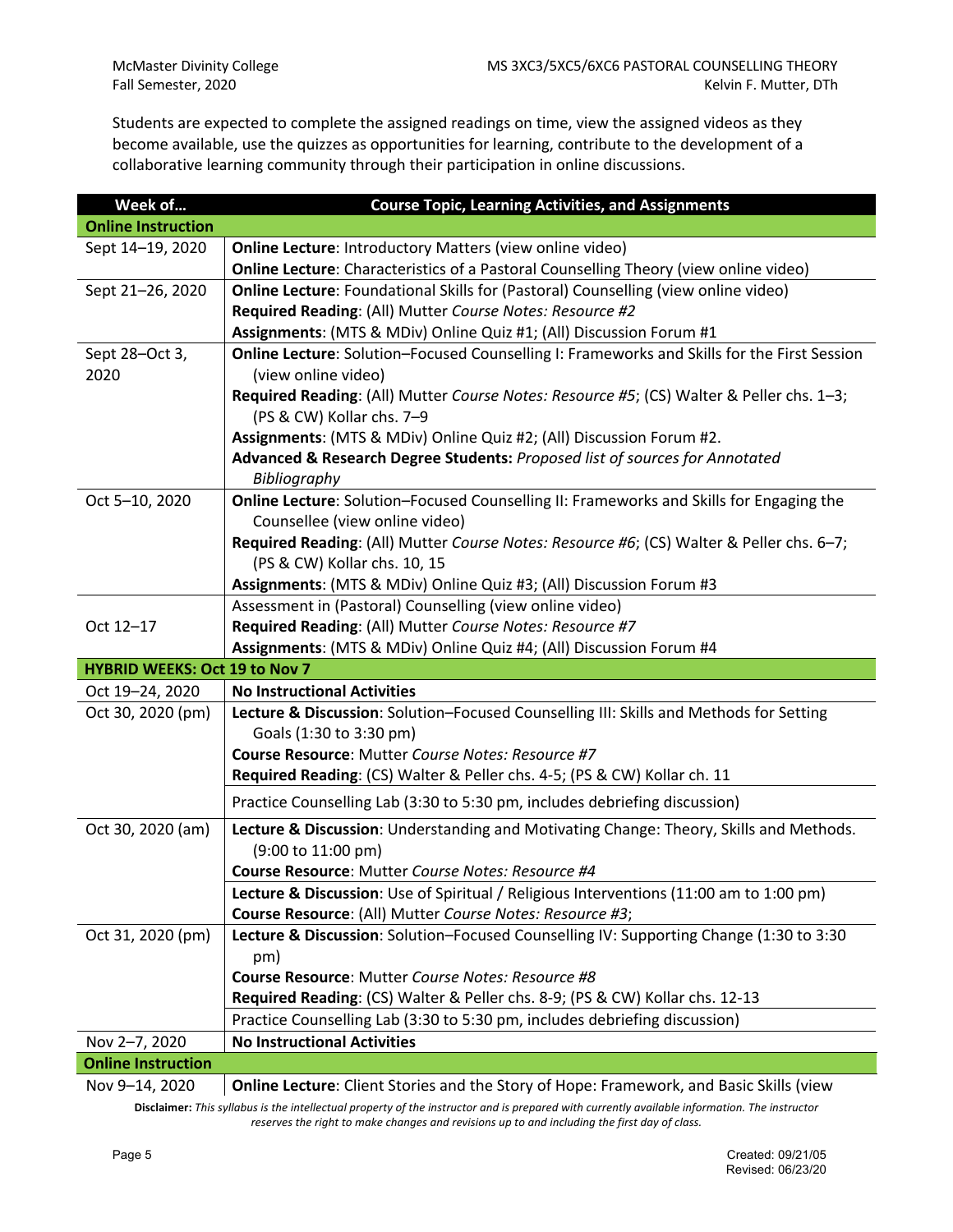| Week of         | <b>Course Topic, Learning Activities, and Assignments</b>                                   |  |  |  |  |  |
|-----------------|---------------------------------------------------------------------------------------------|--|--|--|--|--|
|                 | online video)                                                                               |  |  |  |  |  |
|                 | <b>Required Reading:</b> (CS) Morgan chs. 1–3; (PS & CW) Schieb chs. 3, 5.                  |  |  |  |  |  |
|                 | Assignments: (MTS & MDiv) Online Quiz #5; (All) Discussion Forum #5                         |  |  |  |  |  |
|                 | Advanced & Research Degree Students: Annotated Bibliography due on Nov 8, 2020.             |  |  |  |  |  |
| Nov 16-21, 2020 | <b>Online Lecture:</b> Client Stories and the Story of Hope: Methods I (view online video)  |  |  |  |  |  |
|                 | Required Reading: (CS) Morgan chs. 4–6; (PS & CW) Schieb chs. 6–7.                          |  |  |  |  |  |
|                 | Assignments: (MTS & MDiv) Online Quiz #6; (All) Discussion Forum #6                         |  |  |  |  |  |
|                 | CS & PS Specializations: Practice Counselling Assignment due on Nov 18, 2020.               |  |  |  |  |  |
|                 | CW Specialization: Integrative Essay due on Nov 18, 2020.                                   |  |  |  |  |  |
| Nov 23-28, 2020 | <b>Online Lecture:</b> Client Stories and the Story of Hope: Methods II (view online video) |  |  |  |  |  |
|                 | Required Reading: (CS) Morgan chs. 7-9; (PS & CW) Schieb ch. 8.                             |  |  |  |  |  |
|                 | Assignments: (MTS & MDiv) Online Quiz #7; (All) Discussion Forum #7                         |  |  |  |  |  |
| Nov 30–Dec 4,   | <b>Online Lecture:</b> Strengthening Stories of Hope (view online video)                    |  |  |  |  |  |
| 2020            | Required Reading: (CS) Morgan chs. 10-12; (PS & CW) Schieb ch. 8.                           |  |  |  |  |  |
|                 | Assignments: (MTS & MDiv) Online Quiz #8; (All) Discussion Forum #8                         |  |  |  |  |  |
|                 | Advanced & Research Degree Students: Topical Essay due on Dec. 2, 2020.                     |  |  |  |  |  |
| Dec 7-11, 2020  | <b>Online Lecture:</b> Involving 'Community' in the Story of Hope (view online video)       |  |  |  |  |  |
|                 | Required Reading: (CS) Morgan ch.14; (PS & CW) Schieb ch. 2                                 |  |  |  |  |  |
|                 | Assignments: (MTS & MDiv) Online Quiz #9; (All) Discussion Forum #9                         |  |  |  |  |  |

# **7. LEARNING ACTIVITIES (i.e., COURSE REQUIREMENTS):**

## **Grading Rubrics:**

- The evaluation categories and the weight given to these categories are provided along with description of each graded assignment.
- A handout describing these categories along with the outcome expectations for each category will be provided at the beginning of the semester.

|                                          | <b>Professional Degree (MTS/MDiv)</b> | <b>Advanced &amp;</b> |                  |                         |
|------------------------------------------|---------------------------------------|-----------------------|------------------|-------------------------|
| <b>Assignments</b>                       | <b>Counselling &amp;</b>              | Pastoral              | <b>Christian</b> | <b>Research Degrees</b> |
|                                          | <b>Spiritual Care</b>                 | <b>Studies</b>        | Worldview        | (DPT, MA, PhD)          |
| Participation: Discussion Thread         | 20 %                                  | 20 %                  | 20 %             | 20 %                    |
| Participation: In-Person classes         | 10 %                                  | 10 %                  | 10 %             | ----                    |
| Participation: Practice Counselling Labs | 10 %                                  | 10 %                  | 10 %             |                         |
| Quizzes (on-line)                        | 20 %                                  | 20 %                  | 20 %             | ----                    |
| Practice Counselling Assignment (CS & PS | 40 %                                  | 40 %                  | ----             |                         |
| Specializations)                         |                                       |                       |                  |                         |
| Integrative Assignment (CW               |                                       |                       | 40 %             |                         |
| Specialization)                          |                                       |                       |                  |                         |
| Annotated Bibliography                   |                                       |                       | ----             | 35 %                    |
| <b>Topical Essay</b>                     |                                       |                       |                  | 45 %                    |

## **7.1. Online Instruction**

**7.1.1. Asynchronous Lectures Sept 14–Oct 24; Nov 9–Dec 12, 2020**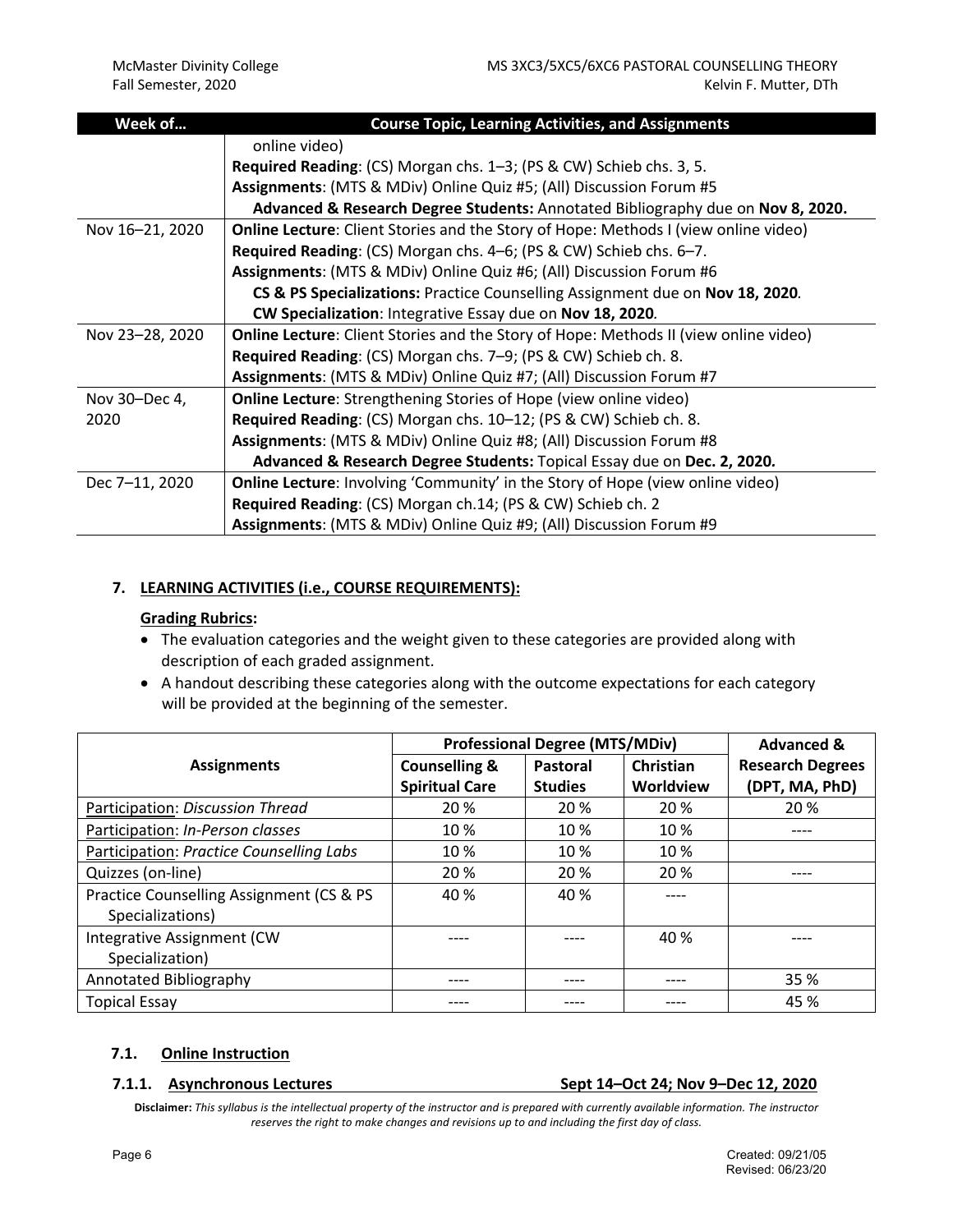*Intended pedagogical outcomes*: i) knowledge / interpretation (discernment), and ii) contextualization (knowing + doing).

Students are expected to view the posted lecture during the week the topic is scheduled on the course schedule. It is expected that students will integrate this material in their assignments and the online discussion forums.

# **7.1.2. "Pop" Quizzes (CS, PS, CW Specializations) Weekly**

*Intended pedagogical outcomes*: i) knowledge / interpretation (discernment), ii) contextualization (knowing + doing), and iii) performance (doing).

Students are expected to complete the six scheduled quizzes during the week they are assigned. The purpose of these quizzes is to support the student to operationalize their learning.

# **7.1.3. Discussion Forums (All Students) Weekly**

*Intended pedagogical outcomes*: i) Fostering a community of learning, ii) contextualization (knowing + doing), and iii) professional formation (being).

Students are expected to complete each of the scheduled discussion threads during the week they are assigned. The purpose of these discussion threads is to promote a *collaborative* understanding of the topic under discussion.

# General Guideline:

Students are encouraged to use these discussion forums to ask questions about the topic and to respond to questions that are asked. These discussions are not intended to demonstrate your mastery of the subject. Rather the intent is to foster a conversation. *It is for this reason you are asked to limit each question you ask and each response to a question that you post to 250 words* (to illustrate, this paragraph is 91 words long). Please note that you may be asked to rewrite any post that is too long.

# **7.2. In-Person Instruction (Hybrid week)**

# **7.2.1.** In-Person Participation **Contract 2018 12020** Oct 30 **& 31, 2020**

*Intended pedagogical outcomes*: i) knowledge / interpretation (discernment), ii) contextualization (knowing + doing), and iii) professional formation (being).

The in-person segment of this course is an opportunity benefits of large group, small group, and dyadic interaction about themes relevant to the course. As a result, the participation grade includes all aspects of the student's participation.

# **7.2.2. Practice Counselling Labs Counselling Labs Counselling Labs Counselling Labs Counselling Labs Counselling Labs Counselling Labs Counselling Labs Counselling Labs Counselling Labs Counselling L**

*Intended pedagogical outcomes*: i) knowledge / interpretation (discernment), ii) contextualization (knowing + doing), iii) performance (doing), and iv) professional formation (being).

These practice counselling labs are an opportunity for students to obtain feedback about their counselling skills from each other and the course instructor. It is expected that students will it a priority to participate in these labs.

*NOTE: Even though Advanced & Research Degree students are not required to submit a counselling verbatim they are expected to participate in the practice labs.*

# **7.3. Independent Learning Activities**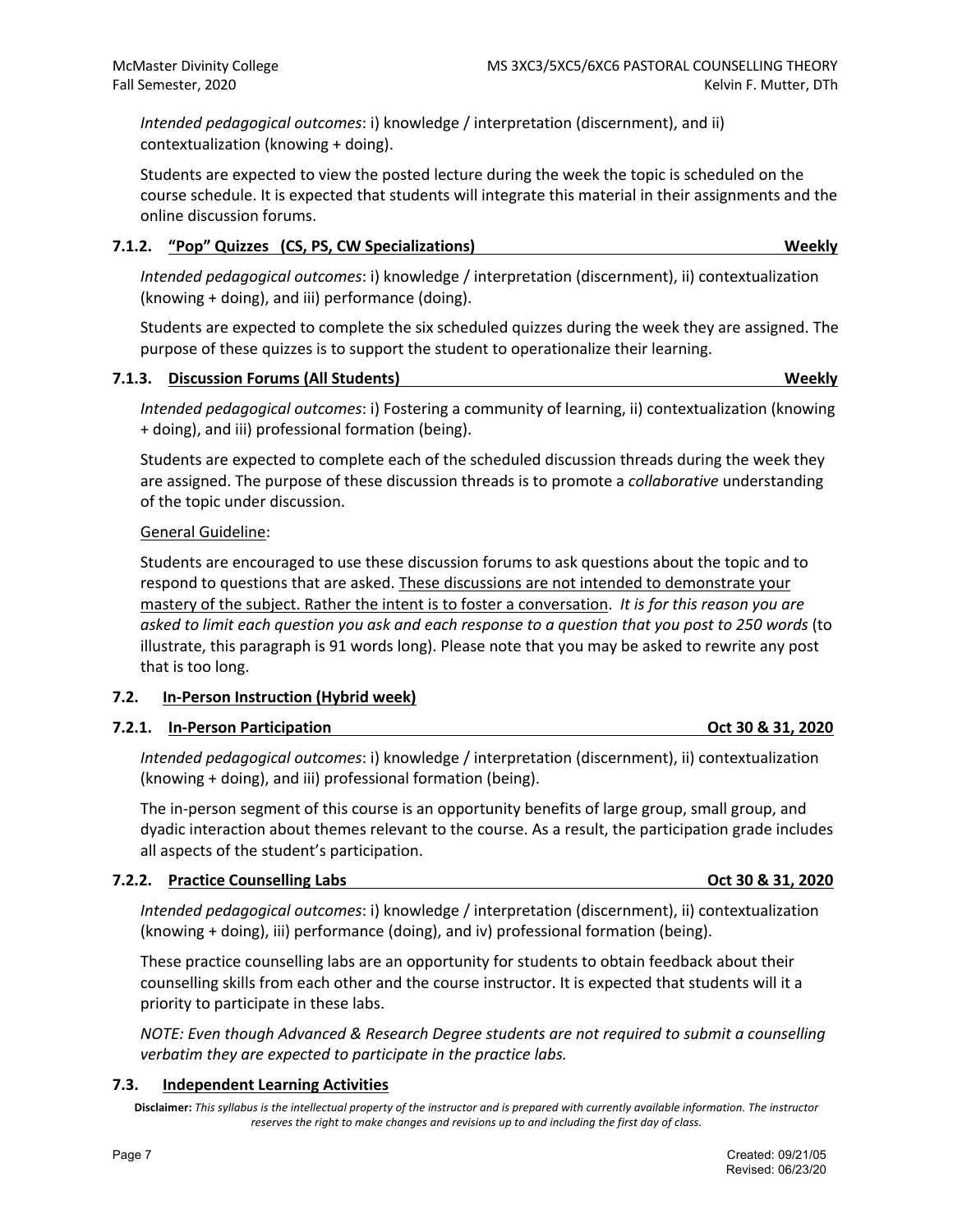## **7.3.1. Assigned Readings (All Students)** *Read as Assigned*

*Intended pedagogical outcomes*: i) knowledge / interpretation (discernment), ii) contextualization (knowing + doing), and iii) performance (doing).

Each student is to read the assigned readings and be prepared to integrate these readings in the relevant discussions as well as their assignments.

# **7.3.2. Practice Counselling Assignment (CS & PS Specializations) Due: Nov 18, 2020**

*Intended pedagogical outcomes*: i) knowledge / interpretation (discernment), ii) contextualization (knowing + doing), iii) performance (doing), and iv) professional formation (being).

Students will record the portion of the practice counselling labs in which they were the counsellor. The student will then submit a verbatim report from specified sections of each of these exercises (see instructions below).

Length of paper: 4000 words, ≈16 pages.

## Instructions to the Student:

This assignment is intended to provide practice conducting two parts of the first counselling session: the beginning and goal setting. Your task is to use the solution-focused model to guide you to connect with the counsellee and determine why they have asked for counselling.

Written papers will contain the following elements:

- Two brief transcripts representing portions of a practice counseling session.
	- $\circ$  The first transcript will present a continuous conversation containing five (5) counseling responses by the student that illustrate how the student would begin a counselling conversation*.*
	- $\circ$  The second transcript will present a continuous conversation containing seven (7) counseling responses that illustrate the student engaging the counsellee in a conversation about their goals for counselling*.*
- The student will, using the format provided, identify which counseling interventions they used. It is expected that the student will be able to demonstrate a working knowledge of basic counseling responses by accurately identifying which basic counseling skills are evident in this transcript (transcript section is to be single-spaced).
- The student will, using the format provided, also identify aspects of the Solution-Focused model that are illustrated in the student`s or counsellee`s responses. It is expected that the student will be able to demonstrate a working knowledge of the Solution-Focused model by accurately identifying which aspects of the model are evident in this transcript.
- The student will write a brief reflection (2–3 pp.) in which they identify what they learned from this exercise and what they might do differently (this section of the assignment is to be doublespaced).

# Instructions to the "Counsellee":

*These instructions have been kept brief so that you, the counsellee, can create the script as you go. It is very important that you DO NOT tell the practice counsellor ahead of time what type of client you are going to be. It is part of the student's learning process to discern this from his/her interaction with you.*

**Disclaimer:** *This syllabus is the intellectual property of the instructor and is prepared with currently available information. The instructor reserves the right to make changes and revisions up to and including the first day of class.*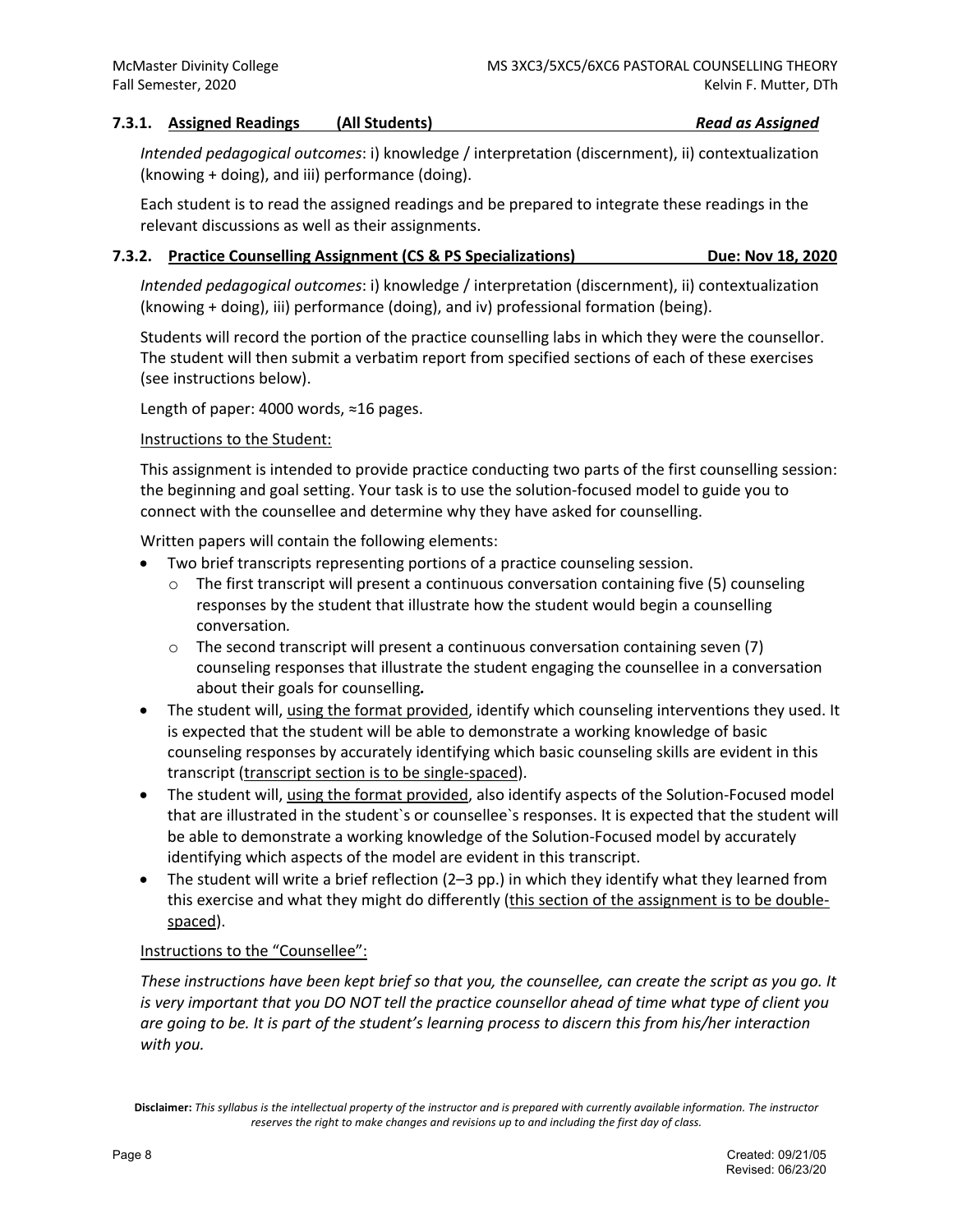In this exercise the counsellor will be trying to "connect" with you. All they know is that you want to talk to them about something. Your task is to provide a "realistic" practice session for the counsellor. It is to their benefit that you do neither make the situation too easy. You need to be careful, however, that you do not unnecessarily frustrate the practice counsellor. You can bring any situation you want (i.e. self-esteem issues, parenting problems, spouse is unfaithful, depression, spiritual coldness, etc.). You decide how nervous you will be, whether you will trust this counsellor with your secret, how much you will tell in the first session, or if you will 'test' the counsellor.

# **7.3.3. Integrative Essays (CW Specialization) Due: Nov 18, 2020**

*Intended pedagogical outcomes*: i) knowledge / interpretation (discernment), ii) contextualization (knowing + doing), iii) performance (doing), and iv) professional formation (being).

The student will read the Coyle and Scheib texts with a view to comparing these narrative approaches to the practice of spiritual care and counselling. Students are to identify and examine the assumptions and values that inform these approaches; how each approach defines and establishes the caregiving relationship; each theory's assumptions about change; and the core behaviours and skills employed within each approach.

The student will write a comparative review essay (4000 words, ≈16 pages) in which the body of the essay identifies the assumptions and values that inform each counselling approach, how each counselling approach defines and establishes the caregiving relationship, the theory's assumptions about change and, the core behaviours and skills employed within each counselling approach. This discussion will also identify what is common between models and what differentiates these models from each other. Lastly, this essay will include theological on each theory.

# **7.3.4. Annotated Bibliography (DPT, MA, PhD) Due: Nov 7, 2020**

*Intended pedagogical outcomes*: i) knowledge / interpretation (discernment), ii) performance (doing), iii) performance (doing), and iv) professional formation (being).

# *Instructions*:

In addition to a careful reading of the core textbooks, students in the DPT/MA/PhD programs will read an additional 8 monographs and 10-12 peer-reviewed journal articles on the topic of pastoral counselling, psychospiritual counselling or Christian counselling and write an annotated summary (2 pages double spaced for each monograph read and one page for each article read). The rationale for the topic and an appropriate bibliography for this must be approved by the professor by October 2, 2020.

**NOTE**: DPT students should refer to the Advanced Elective Template when researching and completing this assignment. Also, DPT students must include sources relevant to the practice of research in the work of pastoral counselling, psychospiritual counselling, or Christian counselling.

# **7.3.5. Topical Essay (Advanced & Research Degrees–DPT, MA, PhD) Due: Dec 2, 2020**

*Intended pedagogical outcomes: i) knowledge / interpretation (discernment), ii) contextualization (knowing + doing), iii) performance (doing), and iv) professional formation (being).*

# *Instructions*.

MA, DPT, PhD students will write a 40-page research paper on a theme approved by Dr. Mutter related to the practice of pastoral counselling, psychospiritual counselling, or Christian counselling and which is relevant to student's research interest. The paper should critically engage the relevant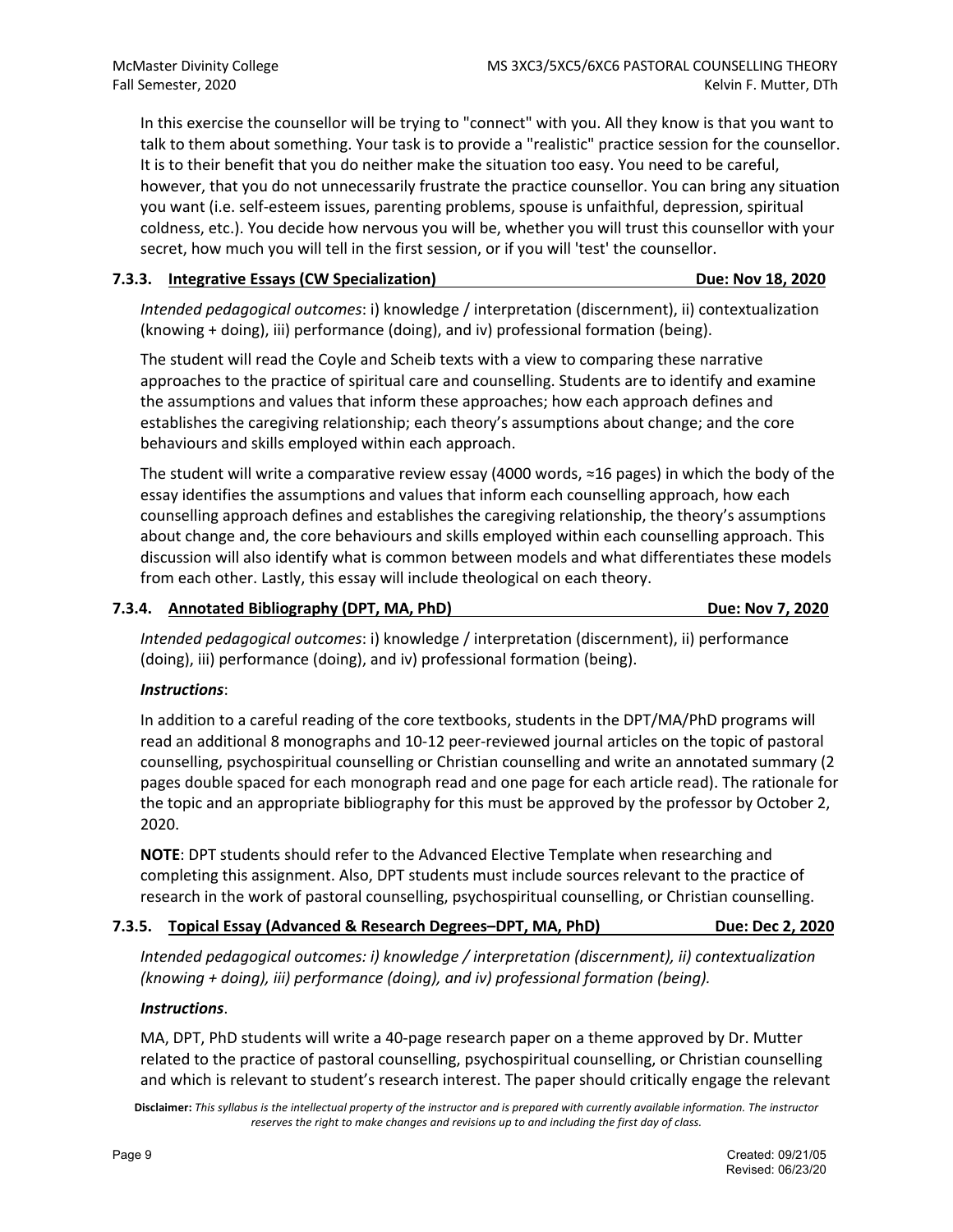counselling literature. In addition to the use of monographs, the essay should be supported by peerreviewed journal articles relevant to the core argument.

**NOTE**: DPT students should refer to the Advanced Elective Template when researching and completing this assignment. Also, DPT students must include sources relevant to the practice of research in the work of pastoral counselling, psychospiritual counselling, or Christian counselling.

## **8. COURSE ADMINISTRATION:**

## **Instructor Availability:**

Throughout the course, Dr. Mutter will be available via email (mutterk@mcmaster.ca), WebEx and the discussion forum on Avenue to Learn. During the hybrid week, Dr. Mutter will be available for one-onone consultation after class and during breaks on the days class is scheduled.

## **Interpersonal Interactions:**

*General:* Please respect the opinions of others, even if you do not agree with them. Extend courtesy by not ridiculing others' ideas. Feel free to respond logically, critically, and in an orderly manner.

*Online Interaction:* Students are encouraged to…

- Invite interaction through posting shorter comments and by asking questions.
- Remember we all have limited time; please respect everyone's time by posting short comments.
- Refrain from sharing personal information, remember this is an open forum. No one from this site will ever ask for personal information such as an email address or password.
- Refrain from typing in all capital letters as this may be perceived as yelling.
- Refrain from flaming, i.e., do not use these discussions forums to verbally express anger, displeasure, or other hostility towards others.

*In-Person Interaction* Students are encouraged to…

- Arrive on time for class.
- Stay for the entire class session.
- Not engage in anything during class time that prevents them or other from focusing and participating in class discussions.
- Not to carry on private conversations in class. This applies to spoken and electronic communication. If something is unclear, the whole class will benefit by a question being asked out loud.
- Silence cell phones and related devices during class. If a student must for some reason accept a phone call, he or she ought to discretely leave the class to do so.

## **Written Work:**

## *Gender Inclusive Language:*

McMaster Divinity College uses inclusive language for human beings in worship services, student written materials, and all its publications. It is expected that inclusive language will be used in chapel services and all MDC assignments. In reference to biblical texts, the integrity of the original expressions and the names of God should be respected, but you will need to use gender inclusive language for humans, and you will need to quote from a gender-inclusive version such as the

**Disclaimer:** *This syllabus is the intellectual property of the instructor and is prepared with currently available information. The instructor reserves the right to make changes and revisions up to and including the first day of class.*